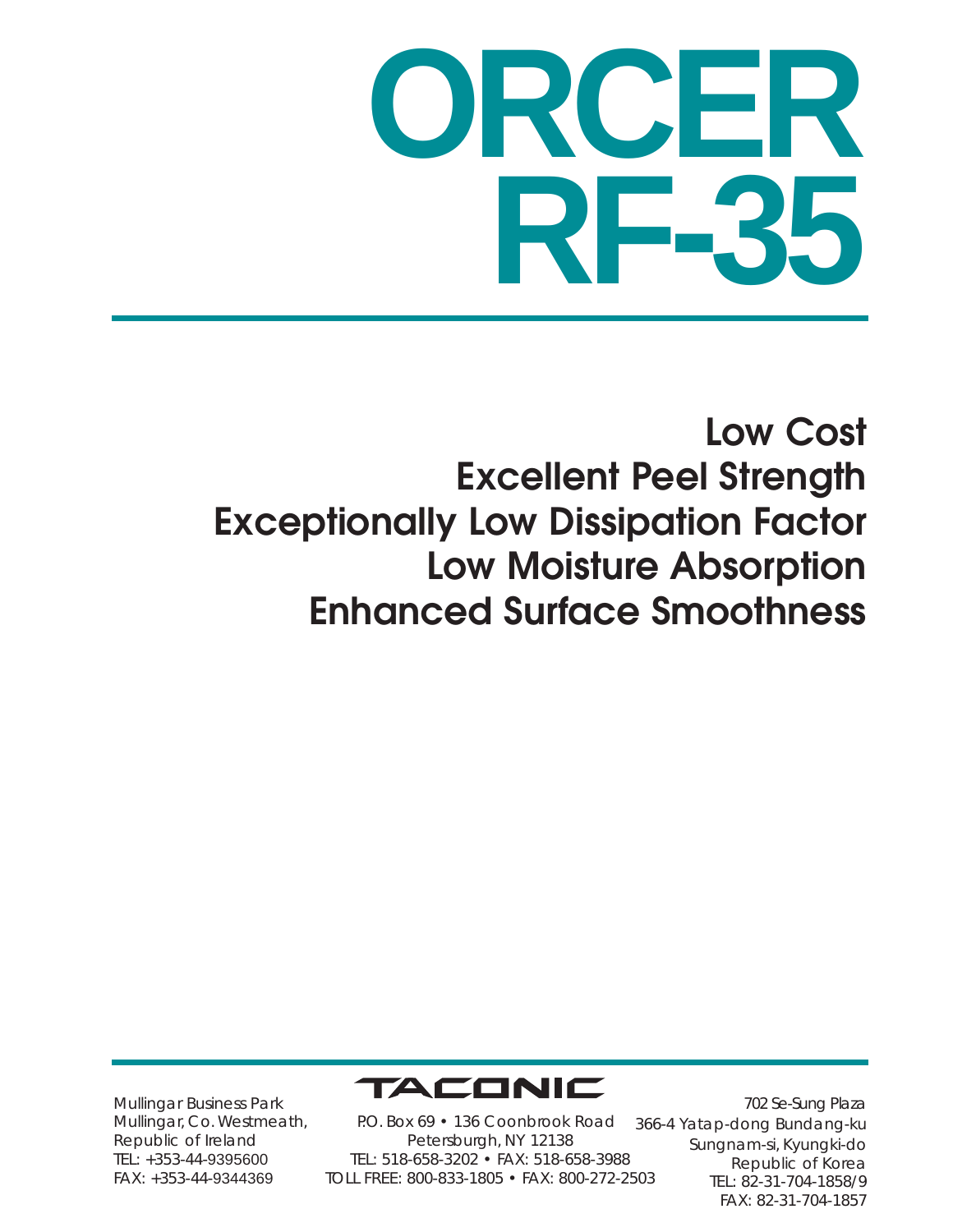#### *APPLICATIONS*

**Power Amplifiers Filters and Couplers Passive Components**

### **ORCER RF-35**

RF-35 is an organic-ceramic laminate in the ORCER family of Taconic products. It is based on woven glass reinforcement. RF-35 is a result of Taconic's expertise in both ceramic fill technology and in coated PTFE fiberglass.

RF-35 is the best choice for low cost, high volume commercial microwave and radio frequency applications.

RF-35 has excellent peel strength for 1/2 ounce and 1 ounce copper (even in comparison to standard epoxy materials), a critical aspect whenever rework is required.

RF-35's Tg is over 600ºF (315ºC)

RF-35's ultra low moisture absorption rate and low dissipation factor minimize phase shift with frequency.

RF-35 is dimensionally stable due to the use of woven fabrics in its design.

RF-35 laminates are generally ordered clad on one or both sides with 1/2, 1, and 2 oz. electrodeposited copper.

RF-35 laminates exhibit flammability of V-0, and are tested in accordance with IPC-TM 650. A certificate of compliance containing lot-specific test data accompanies each shipment.

See "How to Order" on back page for a complete product listing.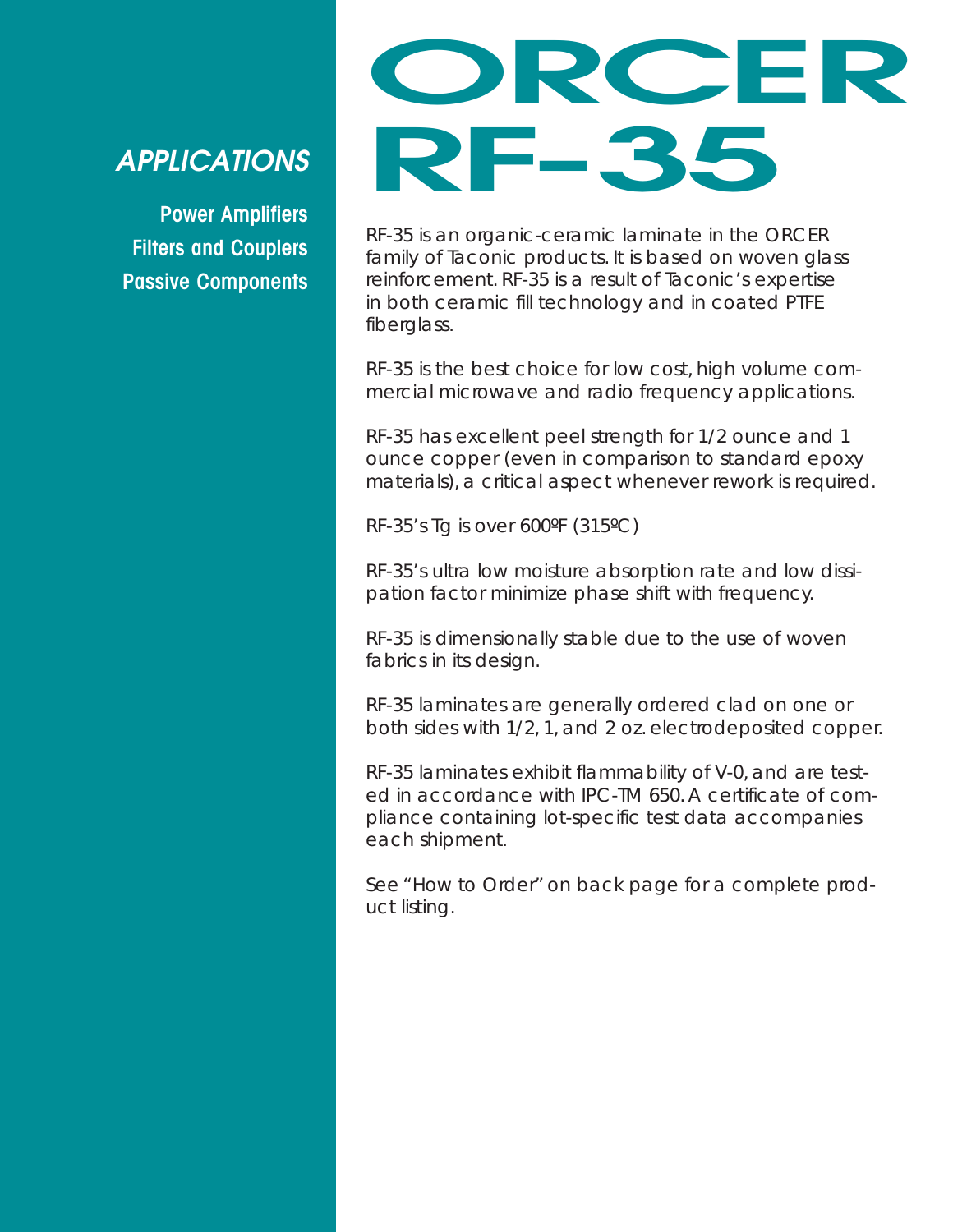| <b>RF-35 TYPICAL VALUES</b>             |                     |                  |                      |              |                      |  |  |  |  |
|-----------------------------------------|---------------------|------------------|----------------------|--------------|----------------------|--|--|--|--|
| <b>Property</b>                         | <b>Test Method</b>  | <b>Units</b>     | <b>Value</b>         | <b>Units</b> | <b>Value</b>         |  |  |  |  |
| Dielectric Constant @ 1.9 GHz           | IPC-TM 650 2.5.5    |                  | 3.50                 |              | 3.50                 |  |  |  |  |
| Dissipation Factor @ 1.9 GHz            | IPC-TM 650 2.5.5    |                  | 0.0018               |              | 0.0018               |  |  |  |  |
| Moisture Absorption (.060")             | IPC-TM 650 2.6.2.1  | $\%$             | 0.02                 | %            | 0.02                 |  |  |  |  |
| Peel Strength (1/2 oz. copper)          | IPC-TM 650 2.4.8    | Ibs./linear inch | >8.0                 | N/mm         | >1.5                 |  |  |  |  |
| Peel Strength (1 oz. copper)            | IPC-TM 650 2.4.8    | Ibs./linear inch | >10.0                | N/mm         | >1.8                 |  |  |  |  |
| Dielectric Breakdown                    | IPC-TM 650 2.5.6    | kV               | 41                   | kV           | 41                   |  |  |  |  |
| <b>Volume Resistivity</b>               | IPC-TM 650 2.5.17.1 | Mohm/cm          | $1.26 \times 10^{9}$ | Mohm/cm      | 1.26 x $10^{\circ}$  |  |  |  |  |
| <b>Surface Resistivity</b>              | IPC-TM 650 2.5.17.1 | Mohm             | $1.46 \times 10^{8}$ | <b>Mohm</b>  | $1.46 \times 10^{8}$ |  |  |  |  |
| Arc Resistance                          | IPC TM 650 2.5.1    | seconds          | $>180$               | seconds      | $>180$               |  |  |  |  |
| Flexural Strength Lengthwise            | ASTM D 790          | psi              | >22,000              | $N/mm^2$     | >152                 |  |  |  |  |
| <b>Flexural Strength Crosswise</b>      | ASTM D 790          | psi              | >18,000              | $N/mm^2$     | >124                 |  |  |  |  |
| <b>Thermal Conductivity</b>             | <b>ASTM F 433</b>   | W/m/K            | 0.24                 | W/m/K        | 0.24                 |  |  |  |  |
| Tensile Strength Lengthwise             | ASTM D 638          | psi              | 27,000               | $N/mm^2$     | 187                  |  |  |  |  |
| Tensile Strength Crosswise              | ASTM D 638          | psi              | 21,000               | $N/mm^2$     | 145                  |  |  |  |  |
| <b>Dimensional Stability Lengthwise</b> | IPC-TM 650 2.4.39   | in/in            | 0.00004              | mm/mm        | 0.00004              |  |  |  |  |
| <b>Dimensional Stability Crosswise</b>  | IPC-TM 650 2.4.39   | in/in            | $-0.00010$           | mm/mm        | $-0.00010$           |  |  |  |  |
| x-y CTE                                 | ASTM D 3386 (TMA)   | ppm/°C           | 19-24                | ppm/°C       | 19-24                |  |  |  |  |
| z CTE                                   | ASTM D 3386 (TMA)   | ppm/°C           | 64                   | ppm/°C       | 64                   |  |  |  |  |
| Flammability                            | <b>UL-94</b>        |                  | $V-0$                |              | $V-0$                |  |  |  |  |
| Hardness                                | Rockwell M Scale    |                  | 34                   |              | 34                   |  |  |  |  |





*All reported values are typical and should not be used for specification purposes. In all instances the user shall determine suitability in any given application.*